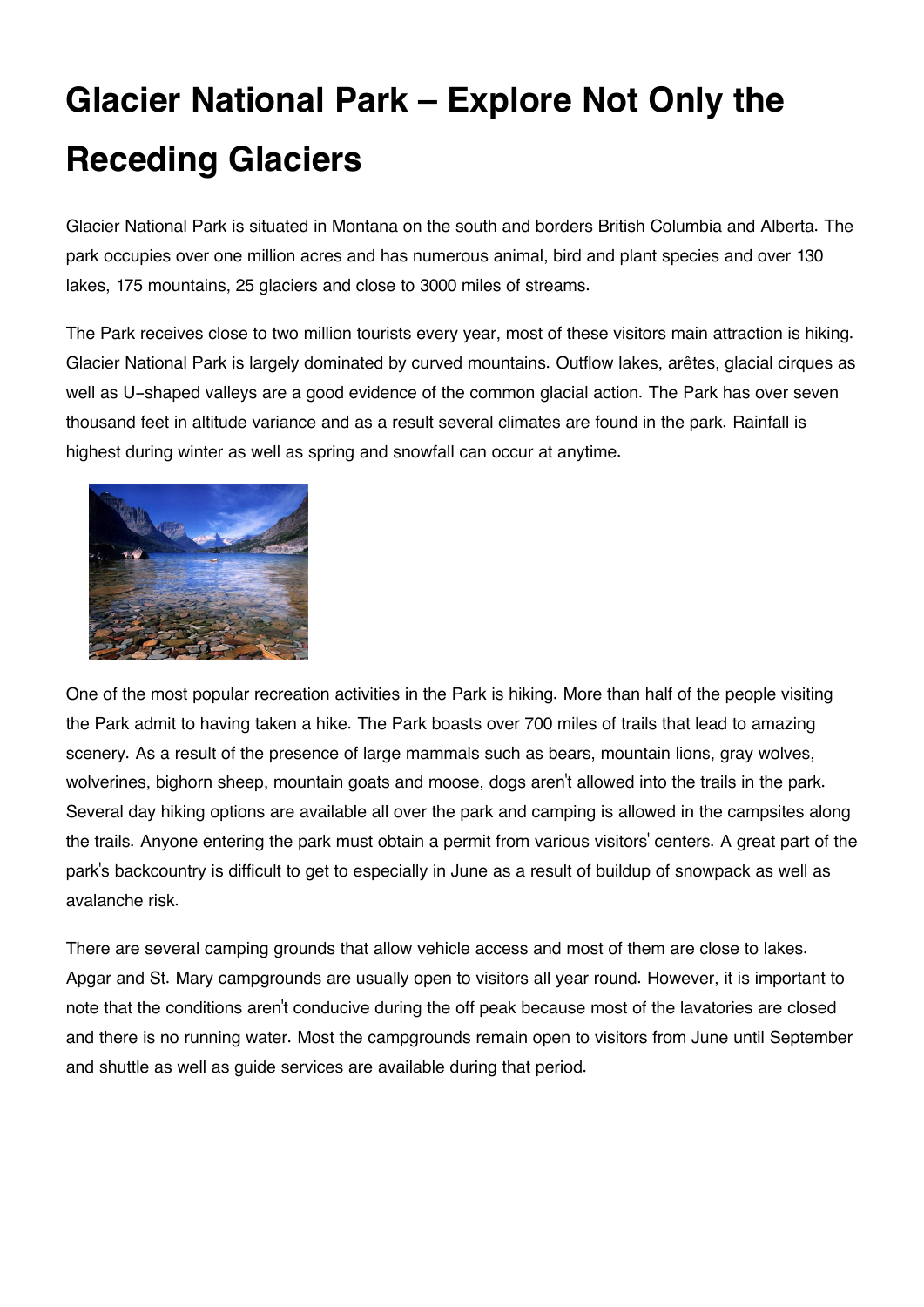

The more than 700 miles trails provide a good chance for both short hiking as well as extended backpack trips. It is important that before you set out on your hike; approach a park visitor center for information on warnings as well as recommendation.

If you are visiting Glacier National Park for the first time or are unfamiliar about the great day hikes available in the park here are some of the best hikes. Highline Loop is a world renowned hike that has unbelievable views of wildflowers and wildlife. Below this trail is the Piegan Pass that offers a great view but is less crowded. Ptarmigan Tunnel is yet another great trial that involves walking through a long foot tunnel which is referred to as walking into a different world. Grinnell Glacier is a very famous hike that is just underneath the continental divide. If you are looking for unbelievable gorgeous alpine meadow take the Preston Park hike. Other hikes worth trying include Iceberg Lake and Cracker Lakes if you want to see some of the world's beautiful lakes and floating icebergs,

The effects of global climate change are very clear in Glacier National Park since glaciers are receding at a very high rate and many glaciers have disappeared since 1850. There were close to 150 glaciers in the Park when it was established in 1910, only 25 of them remain today. It is estimated that if the current global warming continues, there will be not a single glacier in the Park by the year 2020.



Some of the remaining glaciers in the Park include Agassiz (2,395m), Blackfoot (2,290m), Boulder (2,366m), Chaney (2258m), Gem (2493m) Grinnell (2,038), Harrison (2586), Jackson (2230), Sperry and Swift Glacier. It is possible to hike any of these glaciers but you should get the latest information from visitor centers in the Park due to the possibility of an avalanche risk.

There are several hotels, cabins, inns as well as lodges that offer rural yet comfy accommodations surrounded by the breathtaking scenery. Another common recreational activity here is fishing with some of the best fly fishing in the entire North America. Visitors are expected to understand the regulations while in the park although no permit is required to fish. Bull trout for instance is one of the endangered